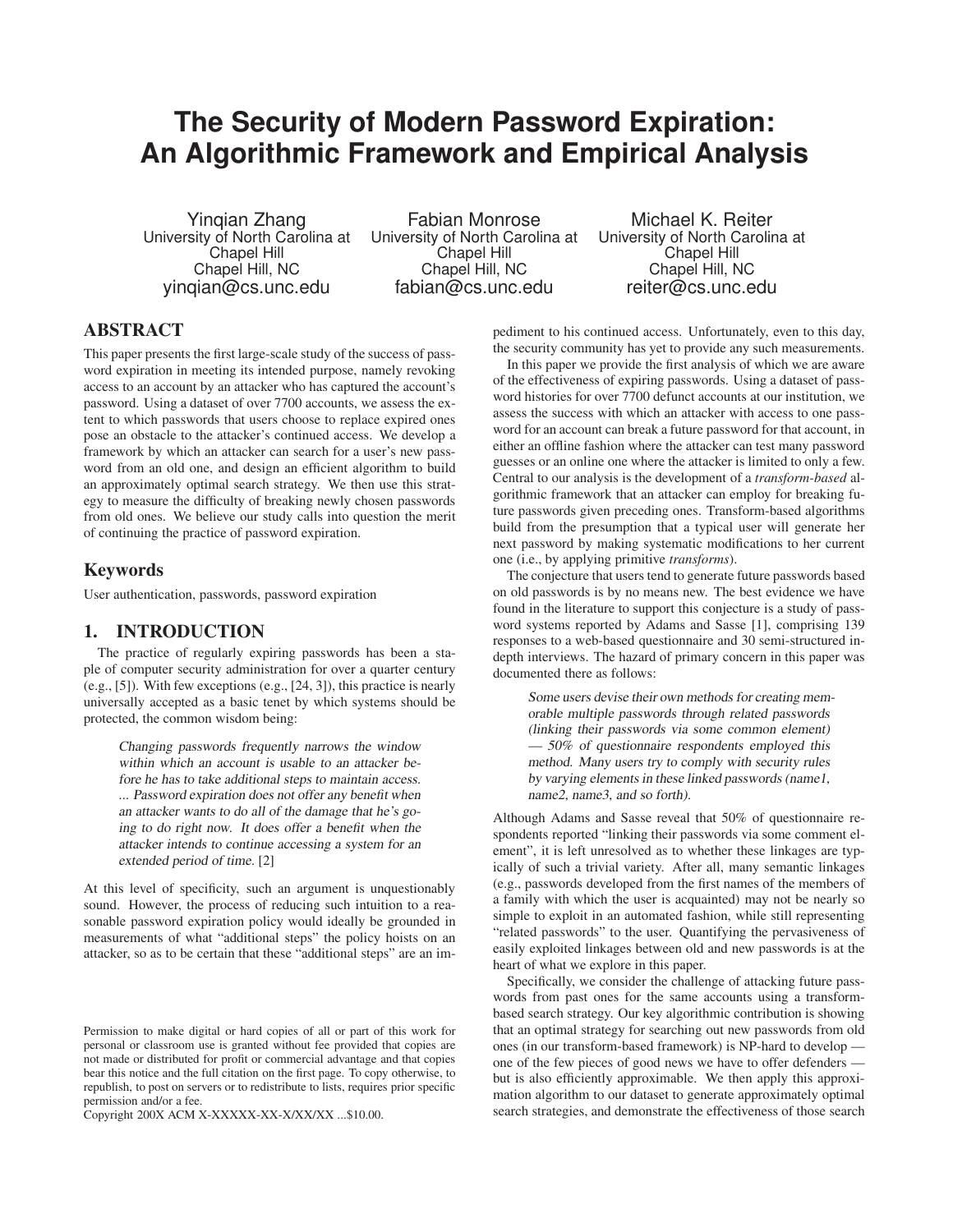strategies in breaking future passwords from past ones.

The high-order results of our study are alarming, albeit not surprising in light of previous conjectures. We show, for example, that by instantiating our transform-based algorithmic framework with a particular class of transforms, we can break future passwords from past ones in 41% of accounts on average in an offline attack with expected effort of under 3 seconds per account on a 2.67GHz processor. We also show that we can break 17% of accounts on average in an online attack, with fewer than 5 online guesses in expectation. Our study additionally reveals a complex relationship between the susceptibility of accounts to transform-based attacks and the strengths of passwords chosen in those accounts. In other results, our study reveals that the previous use of syntactic transforms in selecting passwords is a strong indicator of their future use: among accounts exhibiting such a previous use of transforms from a class that we will define, we can break future passwords from past ones using the same class of transforms in 63% of accounts on average in an offline attack with a similar level of effort. We also study particular subclasses of transforms; here the results are as much curious as they are alarming. For example, the past substitution of characters by their "leet" equivalents (or vice versa) or by characters residing on the same keyboard keys (e.g., "3" by "#") signals the future use of such substitutions in only  $5\%$  of accounts, but predicts the future use of a broader class of substitutions (that we will define) in 75% of accounts.

To summarize, the contributions of our paper are as follows. We provide an algorithmic framework for attacking future passwords from expired ones, show that finding the optimal search order in that framework is NP-hard, and provide an efficient algorithm for generating an approximately optimal search order (§3). We then apply these results to a large, real-world dataset to provide the first analysis of the utility of password expiration for its intended purpose (§4). We close with a discussion of the implications of our study (§5) and then conclude (§6).

### **2. RELATED WORK**

Our study focuses on password choices over time, forced by expiration. Others have focused on the relationships among users' password choices in different scenarios. For example, several studies have examined how users choose passwords for multiple sites during the same time period (e.g., [1, 12, 7, 28]). Since each user is free to choose the same password for many sites, this scenario presumably results in less password variation than the scenario we consider, where the user is precluded from reusing an expired password (in our dataset, for a year; see §4). Shay et al. [22] studied password choices forced by a substantial change in password policy, where one might suspect that users' new passwords would differ more from their old ones than in the scenario we evaluate (where password policy remained constant over time). In addition to exploring a different setting than the above works, our study contributes by providing an algorithmic framework and empirical measurement of the incremental cost of finding new passwords from previous ones. Moreover, unlike studies conducted in a laboratory environment (e.g., [7, 28]) or based on self-reported data (e.g., [1, 22]), ours directly employs user password choices in practice.

There are other hazards of password expiration that we do not consider here. For example, Adams and Sasse [1] and Stanton et al. [25] report that frequent password expiration causes users to write down their passwords or to choose very simple passwords that would be more easily broken by a dictionary attack. Lacking a comparable dataset of passwords for a system that does not perform expiration, we have no baseline against which to evaluate the second claim, in particular. Patterson [21] reported anecdotally that



Figure 1: An example transform tree  $\mathcal{T}$ . Each node represents the transform sequence  $\vec{t}$  encountered on the path from **the root to this node, which in this case is composed of locationindependent transforms (i.e.,**  $T_{L1}$ **, see §3.3). Depth is**  $d = 2$ **.** A search begins at the root with an input password  $\sigma_k$ . Upon vis**iting a node, the last transform in the corresponding sequence is applied to the output (if not** ⊥**) of its parent node. Each output is tested for equality with the target password**  $\pi_k$  **by hashing it.** 

a user circumvented a password expiration system that recorded a fixed number of each user's most recent passwords to prevent their reuse, by changing his password repeatedly until his favorite is cycled off the list and so could be set again. Since the system from which our data was obtained prevents the reuse of a password for a year, it was not vulnerable to such practices.

More distantly related to our work are password strength or memorability studies without specific attention to expiration (e.g., [18, 10, 9, 14]), proposals to help users memorize passwords (e.g., [16, 15, 13]), and proactive checking to force users to choose strong passwords (e.g., [14, 23, 4, 27]). Algorithms for password cracking (absent previous passwords for the same account) has also been an active field of research (e.g., [20, 19, 26]); as we will describe, we utilized some of these techniques in order to initially crack passwords as a precursor to our study (see §4). To our knowledge, however, our study here is the most extensive algorithmic and quantitative analysis to date of attacking new passwords from expired ones.

## **3. TRANSFORM-BASED ALGORITHMS**

As discussed in §2, reports such as that by Adams and Sasse [1] suggest that users often respond to password expiration by transforming their previous passwords in small ways. In this section, we use this insight to develop an algorithmic framework that takes as input an old password  $\sigma_k$  for account k, and that searches for the new password  $\pi_k$  for that account. Our algorithmic framework tries to guess  $\pi_k$  by building from  $\sigma_k$  using a set T of primitive *transforms*. If  $P$  denotes the password space, then each transform  $t : \mathcal{P} \to \mathcal{P} \cup {\{\perp\}}$  is a deterministic algorithm that takes as input a password and that produces a new password or  $\perp$  (failure). Intuitively, we think of each transform as making a small modification to an existing password (e.g., change the first "a" to "A"). If the transform is not applicable to the existing password (e.g., the password has no "a"), then the transform produces  $\perp$ . Let  $\mathcal{T} = \bigcup_{\ell=1}^d T^\ell$  be the set of all sequences of transforms up to length d, which can be organized as a tree rooted at an additional, empty sequence  $\langle \cdot \rangle$  and in which ancestors of any node  $\vec{t} \in \mathcal{T}$  are exactly the prefixes of  $\vec{t}$ . An example such tree is shown in Figure 1.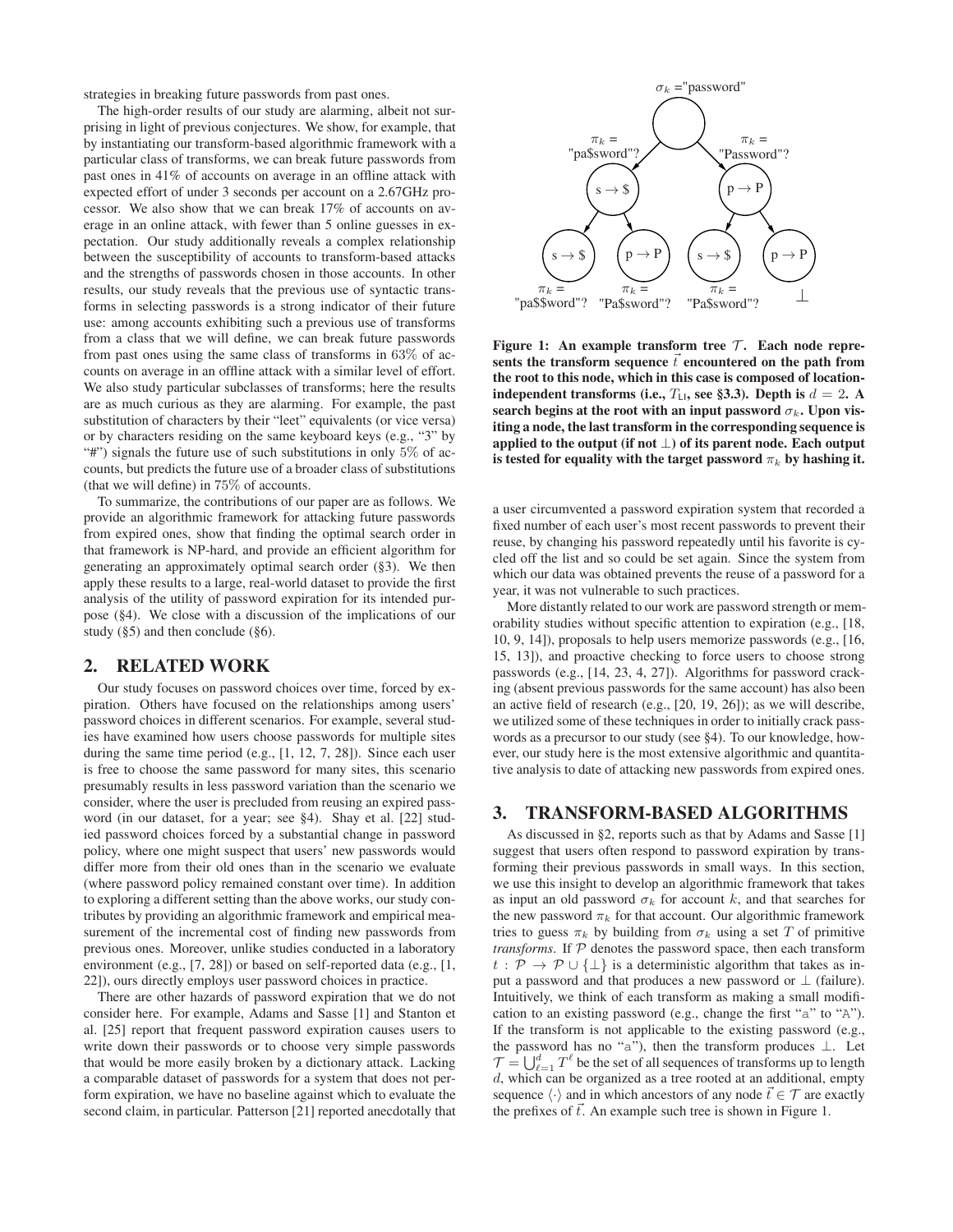When searching  $\mathcal T$  to generate  $\pi_k$ , the adversary visits the nodes of  $T$  in some order  $\vec{t}_1 \vec{t}_2 ...$  Visiting a new node  $\vec{t}_i$  requires the application of a single additional primitive transform  $t \in T$  to extend some  $\vec{t}_{i'}$  earlier in the order, i.e., such that  $i' < i$ . In doing so, the adversary produces a new guess  $\vec{t}_i(\sigma_k)$  for  $\pi_k$ . However, because it is possible that  $\vec{t}_i(\sigma_k) = \perp$  (i.e.,  $\vec{t}_i(\sigma_k)$  fails) or  $\vec{t}_i(\sigma_k) \in$  $\bigcup_{i' < i} \{\vec{t}_{i'}(\sigma_k)\}$  (i.e.,  $\vec{t}_i(\sigma_k)$  resulted in a duplicate guess), searching  $\mathcal T$  generally yields fewer than  $|\mathcal T|$  unique guesses.

The order in which the adversary searches  $T$  can make a large difference in the performance of the search to find  $\pi_k$ , particularly since the size of  $\mathcal T$  grows exponentially in d (specifically,  $|\mathcal T| =$  $((|T|^{d+1} - 1)/(|T| - 1)) - 1)$ . In the rest of this section, we explore algorithms for optimizing this order using old passwords  $\sigma_{1..n}$  and corresponding new passwords  $\pi_{1..n}$  for a collection of accounts  $1..n$  as "training data".

More specifically, consider a random account  $r \stackrel{R}{\leftarrow} \{1..n\}$ . Let  $\vec{t}(\sigma_r) = \pi_r$  denote the event that the sequence  $\vec{t} \in \mathcal{T}$ , applied in order to a password  $\sigma_r$ , will produce  $\pi_r$ , and so  $\mathbb{P}(\vec{t}(\sigma_r) = \pi_r)$  is the probability of this event under random choice of r. Let  $\pi_r \in$  $\mathcal{T}(\sigma_r)$  denote the event  $\bigvee_{\vec{t} \in \mathcal{T}} \vec{t}(\sigma_r) = \pi_r$ , i.e., that there is some  $\vec{t} \in \mathcal{T}$  such that  $\vec{t}(\sigma_r) = \pi_r$ . The sense in which we seek to optimize the search order for the nodes of  $T$  is to minimize the *expected* number of nodes of  $T$  that need to be searched, under random choice r of account, conditioned on the event  $\pi_r \in \mathcal{T}(\sigma_r)$ . As such, we consider the following problem:

EXPECTED MIN TRANSFORM SEARCH (emts): Given is a set T of transforms, a depth d, and collections  $\sigma_{1..n}$  and  $\pi_{1..n}$  of old and new passwords, respectively, for accounts 1..*n*. Let  $\mathcal{T} = \bigcup_{\ell=1}^d \tilde{T}^{\ell}$ , and let order<sub>emts</sub> :  $\mathcal{T} \to \{1..|\mathcal{T}|\}$ be a bijection, such that for any distinct  $\vec{t}, \vec{u} \in \mathcal{T}$ , if  $\vec{t}$  is a prefix of  $\vec{u}$ , then order<sub>emts</sub> $(\vec{t})$  < order<sub>emts</sub> $(\vec{u})$ . The objective is to find order<sub>emts</sub> so as to minimize

$$
\mathbb{E}(\min\{i : \vec{t}_i(\sigma_r) = \pi_r\} \mid \pi_r \in \mathcal{T}(\sigma_r))
$$
 (1)

where  $\vec{t}_i = \text{order}_{\text{emts}}^{-1}(i)$  and where the expectation is taken with respect to random selection of  $r \stackrel{R}{\leftarrow} \{1..n\}.$ 

In words, the EXPECTED MIN TRANSFORM SEARCH problem is to find a search order for  $T$  that minimizes the expected cost of finding  $\pi_r$  from  $\sigma_r$  (when  $\pi_r$  can be generated  $\sigma_r$ , i.e., when  $\pi_r \in \mathcal{T}(\sigma_r)$  for a randomly selected account r.

It will be convenient later to have the additional notation

$$
\mathsf{cover}_{\mathsf{emts}}(k) = \min_{\vec{t}: \vec{t}(\sigma_k) = \pi_k} \mathsf{order}_{\mathsf{emts}}(\vec{t})
$$

for any  $\pi_k \in \mathcal{T}(\sigma_k)$ . Then, we can equivalently write (1) as

$$
\mathbb{E}(\text{cover}_{\text{emts}}(r) \mid \pi_r \in \mathcal{T}(\sigma_r))
$$

#### **3.1 NP-Hardness of** emts

A challenging aspect of EXPECTED MIN TRANSFORM SEARCH is that multiple transform sequences  $\vec{t}$  can transform the same input into the same output. One example is shown in Figure 1, where two paths from the root (transform sequences) both produce "Pa\$sword" from "password"; in this case, this occurs because the transform sequences  $\vec{t}$  and  $\vec{u}$  that produce them are equivalent. This can happen even when  $\vec{t}$  and  $\vec{u}$  are not equivalent, such as if  $\vec{t}$  replaces all instances of "s" with " $\hat{y}$ ",  $\vec{u}$  replaces the first character (whatever it is) with "\$", and the input password is  $\sigma_k =$  steve79#.

Such overlap in coverage is characteristic of set cover problems, and in fact we can show the NP-hardness of emts by reducing from the following NP-hard problem:

MIN SUM SET COVER (mssc) [11]: Given is a set  $U$  and a collection S of subsets of U where  $\bigcup_{S \in \mathcal{S}} S = U$ . Let order<sub>mssc</sub> :  $S \rightarrow \{1..\vert S \vert\}$  be a bijection, and let cover<sub>mssc</sub> :  $U \rightarrow \{1..\vert S \vert\}$  be defined by

$$
cover_{\text{mssc}}(j) = \min_{S \ni j} order_{\text{mssc}}(S),
$$

i.e., cover<sub>mssc</sub> $(j)$  is the first subset in the ordering to contain  $j$ . The objective is to find order<sub>mssc</sub> so as to minimize  $\sum_{j\in U}$  cover<sub>mssc</sub>(j).

Given an instance  $(U, S)$  of MIN SUM SET COVER, denote  $U =$  $\{1..n\}$ . We reduce this instance of mssc to an equivalent instance of emts by creating, for each  $j \in U$ , an "account" with a pair of old and new passwords, and for each  $S \in \mathcal{S}$ , a transform that maps the old passwords for the accounts corresponding to its elements to their new passwords. Specifically, for each  $j$ , create an old password  $\sigma_j$  and a new password  $\pi_j$ , such that  $\sigma_{1..n}$  and  $\pi_{1..n}$  comprise 2n distinct passwords. For each  $S \in \mathcal{S}$ , create a primitive transform ts such that  $t_S(\sigma_j) = \pi_j$  if  $j \in S$  and such that ts fails on any other input. The set of  $|\mathcal{S}|$  such primitive transforms comprise the set T. Set depth  $d = 1$ .

Consider any order<sub>emts</sub> for searching  $\mathcal{T}$ . Set order<sub>mssc</sub> $(S)$  ← order<sub>emts</sub>( $\langle ts \rangle$ ). Then,

$$
\mathbb{E}(\text{cover}_{\text{emts}}(r) \mid \pi_r \in \mathcal{T}(\sigma_r))
$$
\n
$$
= \mathbb{E}(\text{cover}_{\text{emts}}(r)) \text{ since } \pi_k \in \mathcal{T}(\sigma_k) \text{ for all } k
$$
\n
$$
= \sum_{i=1}^n i \cdot \mathbb{P}(\text{cover}_{\text{emts}}(r) = i)
$$
\n
$$
= \sum_{i=1}^n i \cdot \frac{|\{k \in \{1..n\} : \text{cover}_{\text{emts}}(k) = i\}|}{n}
$$
\n
$$
= \sum_{i=1}^n i \cdot \frac{|\{j \in U : \text{cover}_{\text{mssc}}(j) = i\}|}{n}
$$
\n
$$
= \frac{1}{n} \sum_{j \in U} \text{cover}_{\text{mssc}}(j)
$$

Thus, order<sub>emts</sub> minimizes  $\mathbb{E}(\min\{i : \vec{t}_i(\sigma_r) = \pi_r\} | \pi_r \in \mathcal{T}(\sigma_r))$ if and only if order<sub>mssc</sub> minimizes  $\sum_{j \in U}$  cover<sub>mssc</sub>(j).

#### **3.2 Approximation Algorithm for** emts

Feige et al. [11] provided an efficient greedy algorithm  $B_{\text{mssc}}$  that is a 4-approximation for mssc. Specifically,  $B_{\text{mssc}}$  defines its order order $B_{\text{mssc}}$  as follows: order $B_{\text{mssc}}^{-1}(i)$  is the set S that includes the most elements of U that are not included in  $\bigcup_{i' < i} \text{order}_{\mathcal{B}_{\text{misse}}}^{-1}(i')$ .

The algorithm  $\mathcal{B}_{\text{mssc}}$  can be used to build a 4d-approximation algorithm  $\mathcal{B}_{\text{emts}}$  for emts, as follows. Define for each  $\vec{t} \in \mathcal{T}$  the set  $S_{\vec{t}} \leftarrow \{k : \vec{t}(\sigma_k) = \pi_k\}$ , and let  $\mathcal{S} \leftarrow \{S_{\vec{t}}\}_{\vec{t} \in \mathcal{T}}$  and  $U \leftarrow$  $\bigcup_{\vec{t} \in \mathcal{T}} S_{\vec{t}}$ .  $\mathcal{B}_{\text{mssc}}(U, \mathcal{S})$  then induces an order order  $\mathcal{B}_{\text{mssc}}$  on these sets and, in turn, the corresponding transform sequences; if  $i =$ order  $B_{\text{mssc}}(S_{\vec{t}})$ , then denote  $\vec{t}$  by  $\vec{u}_i$ . Note that  $\vec{u}_1, \vec{u}_2, \dots$ , however, might not constitute a feasible search order for  $\mathcal{T}$ , since each  $\vec{u}_i$ might not be preceded by its prefixes. The algorithm  $B_{\text{emts}}$  thus works by inserting the prefixes of  $\vec{u}_i$  just before  $\vec{u}_i$ , as needed.

More specifically,  $\mathcal{B}_{\text{emts}}$  creates a new order order $\mathcal{B}_{\text{emts}}$  as shown in Figure 2. It first queries  $\mathcal{B}_{\text{mssc}}(U, \mathcal{S})$  (line 5) using U and S created as described above (lines 2–4). It then steps through the nodes of  $T$  in the order that order  $B_{\text{mssc}}$  prescribes for their corresponding sets S (lines 7–8). For each  $\vec{t}$  considered, the algorithm inserts any missing prefixes of  $\vec{t}$  (lines 9–12) and, finally,  $\vec{t}$  itself (lines 9–12) when  $i'' = |\vec{t}|$ ). Note that in line 10, the notation  $\vec{t}$ [1..i''] denotes the length- $i''$  prefix of  $\vec{t}$ .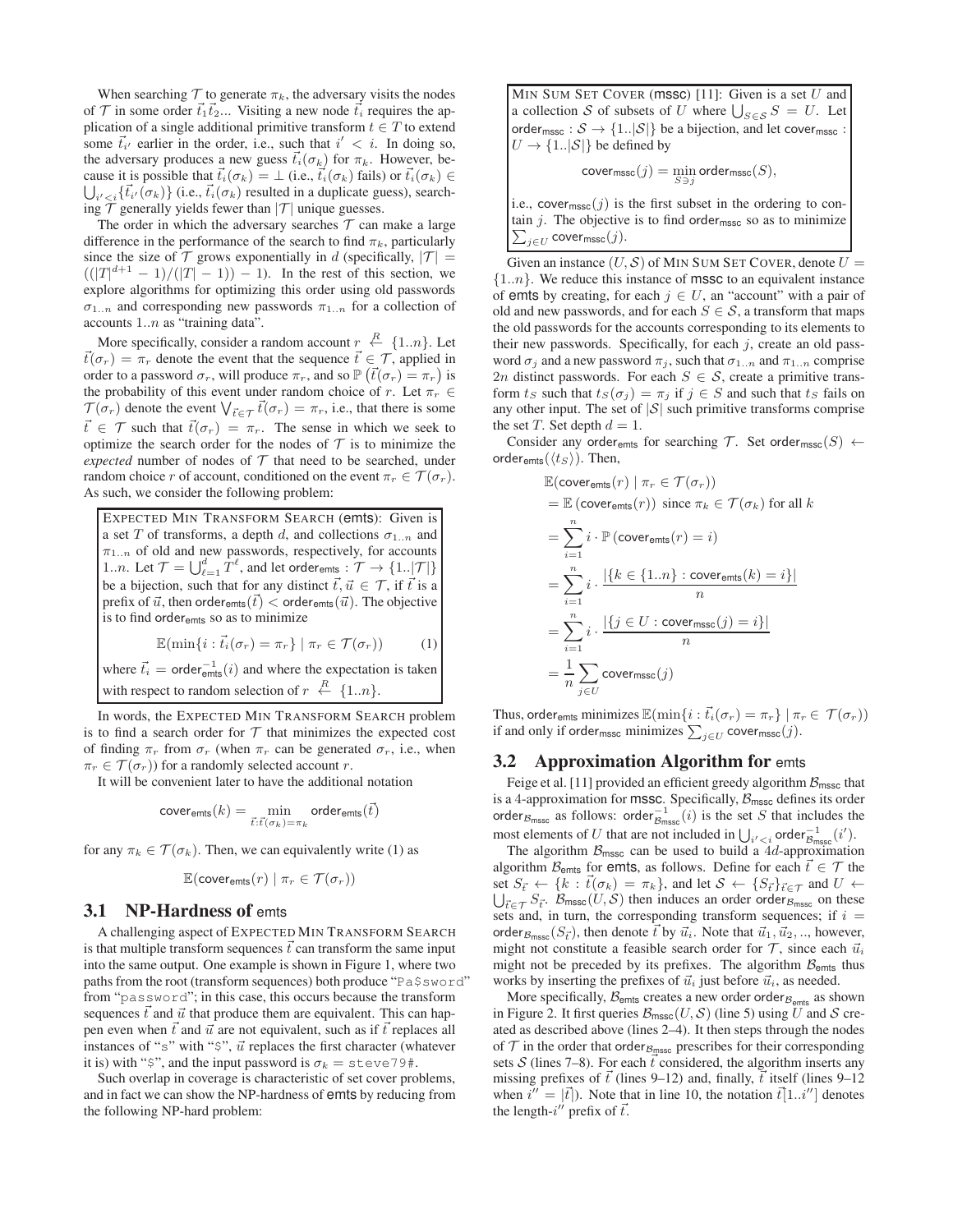Algorithm 
$$
\mathcal{B}_{\text{emts}}(T, d, \sigma_{1..n}, \pi_{1..n})
$$
:\n1:  $\mathcal{T} \leftarrow \bigcup_{\ell=1}^d T^{\ell}$ \n2: **for**  $\vec{t} \in \mathcal{T}$  **do**\n3:  $S_{\vec{t}} \leftarrow \{k : \vec{t}(\sigma_k) = \pi_k\}$ \n4:  $U \leftarrow \bigcup_{\vec{t} \in \mathcal{T}} S_{\vec{t}}; \mathcal{S} \leftarrow \{S_{\vec{t}}\}_{\vec{t} \in \mathcal{T}}$ \n5:  $\text{order}_{\mathcal{B}_{\text{mssc}}} \leftarrow \mathcal{B}_{\text{mssc}}(U, \mathcal{S})$ \n6:  $i \leftarrow 0$ \n7: **for**  $i' = 1..|\mathcal{T}|$  **do**\n8:  $\vec{t} \leftarrow \vec{u} : \text{order}_{\mathcal{B}_{\text{mssc}}} (S_{\vec{u}}) = i'$ \n9: **for**  $i'' = 1..|\vec{t}|$  **do**\n10: **if**  $\vec{t}[1..i''] \not\in \{\text{order}_{\mathcal{B}_{\text{emts}}}^{-1}(1).. \text{order}_{\mathcal{B}_{\text{emts}}}^{-1}(i)\}$  **then**\n11:  $i \leftarrow i + 1$ \n12:  $\text{order}_{\mathcal{B}_{\text{emts}}}(\vec{t}[1..i'']) \leftarrow i$ \n13: **return**  $\text{order}_{\mathcal{B}_{\text{emts}}} \leftarrow \mathcal{B}_{\text{emts}}} \leftarrow \mathcal{B}_{\text{emts}} \leftarrow \mathcal{B}_{\text{emts}} \leftarrow \mathcal{B}_{\text{emts}}} \leftarrow \mathcal{B}_{\text{emts}} \leftarrow \mathcal{B}_{\text{emts}}} \leftarrow \mathcal{B}_{\text{emts}} \leftarrow \mathcal{B}_{\text{emts}}} \leftarrow \mathcal{B}_{\text{emts}}} \leftarrow \mathcal{B}_{\text{emts}}} \leftarrow \mathcal{B}_{\text$ 

#### Figure 2: Search algorithm  $\beta_{\text{emts}}$

For any k such that  $\pi_k \in \mathcal{T}(\sigma_k)$ , define

$$
\begin{array}{lcl} \text{cover}_{\mathcal{B}_{\text{mssc}}}(k) & = & \min\limits_{S_{\vec{t}} \ni k} \text{order}_{\mathcal{B}_{\text{mssc}}}(S_{\vec{t}}) \\ \text{cover}_{\mathcal{B}_{\text{emts}}}(k) & = & \min\limits_{\vec{t}: \vec{t}(\sigma_k) = \pi_k} \text{order}_{\mathcal{B}_{\text{emts}}}(\vec{t}) \end{array}
$$

and let cover<sub>mssc</sub> and cover<sub>emts</sub> denote the functions cover<sub>mssc</sub> and coveremts resulting from optimal solutions to mssc instance  $(U, S)$ and emts instance  $(T, d, \sigma_{1..n}, \pi_{1..n})$ , respectively. Then,

$$
\frac{\mathbb{E}(\text{cover}_{\mathcal{B}_{\text{emts}}}(r) \mid \pi_r \in \mathcal{T}(\sigma_r))}{\mathbb{E}(\text{cover}_{\text{emts}}^*(r) \mid \pi_r \in \mathcal{T}(\sigma_r))}
$$
\n
$$
= \frac{\mathbb{E}(\text{cover}_{\mathcal{B}_{\text{emts}}}^*(r) \mid \pi_r \in \mathcal{T}(\sigma_r))}{\mathbb{E}(\text{cover}_{\mathcal{B}_{\text{musc}}}^*(r) \mid \pi_r \in \mathcal{T}(\sigma_r))} \cdot \frac{\mathbb{E}(\text{cover}_{\mathcal{B}_{\text{musc}}}^*(r) \mid \pi_r \in \mathcal{T}(\sigma_r))}{\mathbb{E}(\text{cover}_{\text{emts}}^*(r) \mid \pi_r \in \mathcal{T}(\sigma_r))}
$$
\n
$$
= \frac{\sum_{k} \text{cover}_{\mathcal{B}_{\text{emts}}}^*(k)}{\sum_{k} \text{cover}_{\mathcal{B}_{\text{musc}}}^*(k)} \cdot \frac{\sum_{k} \text{cover}_{\mathcal{B}_{\text{musc}}}^*(k)}{\sum_{k} \text{cover}_{\mathcal{B}_{\text{musc}}}^*(k)}
$$
\n
$$
\leq \frac{\sum_{k} \text{cover}_{\mathcal{B}_{\text{musc}}}^*(k)}{\sum_{k} \text{cover}_{\mathcal{B}_{\text{musc}}}^*(k)} \cdot \frac{\sum_{k} \text{cover}_{\mathcal{B}_{\text{musc}}}^*(k)}{\sum_{k} \text{cover}_{\mathcal{B}_{\text{musc}}}^*(k)} \tag{2}
$$
\n
$$
\leq d \cdot 4 \tag{3}
$$

where the sums are taken over all k such that  $\pi_k \in \mathcal{T}(\sigma_k)$ . Above, (2) follows because  $\sum_{k}$  cover $*_{\text{mssc}}^*(k) \leq \sum_{k}$  cover $*_{\text{emts}}^*(k)$ . (3) holds since  $\sum_{k}$  cover  $B_{\text{mssc}}(k) \leq 4 \cdot \sum_{k}$  cover  $\sum_{k}$  cover  $\sum_{k}$  [11], and because for any  $\vec{t}$ , order $_{\mathcal{B}_{\mathsf{emts}}}(\vec{t}) \leq d \cdot \mathsf{order}_{\mathcal{B}_{\mathsf{mssc}}}(S_{\vec{t}}),$  since  $\mathcal{B}_{\mathsf{emts}}$ may insert up to d nodes of  $\mathcal T$  before each node  $\vec{t}_i$  output by  $\mathcal B_{\text{mssc}}$ .  $(|\vec{t}|$  in line 9 is at most d.) Therefore,  $\sum_k \text{cover}_{\mathcal{B}_{\text{emts}}}(\hat{k}) \leq \sum_k d \cdot$ cover $B_{\text{mssc}}(k)$ . So,  $B_{\text{emts}}$  is a 4d-approximation for emts.

The time complexity of  $\mathcal{B}_{\text{mssc}}(U, \mathcal{S})$  is  $O(|U| \cdot |\mathcal{S}|)$ . As used in  $\mathcal{B}_{\text{emts}}(T, d, \sigma_{1..n}, \pi_{1..n})$ , where  $|U| \leq n$  and  $|\mathcal{S}| = |\mathcal{T}|$ , its complexity is thus  $O(n|\mathcal{T}|)$ .  $\mathcal{B}_{\text{emts}}$  also performs up to d loop iterations per  $\vec{t} \in \mathcal{T}$ , effectively walking  $\mathcal{T}$  from its root to  $\vec{t}$  (lines 9–12). Consequently, the time complexity of  $\mathcal{B}_{\text{emts}}(T, d, \sigma_{1..n}, \pi_{1..n})$  is  $O(n|\mathcal{T}|+d|\mathcal{T}|)$ . Finally, because  $|\mathcal{T}| = (|T|^{d+1}-1)/(|T|-1) 1 = O(|T|^d)$ , the complexity of this algorithm is  $O((n+d)|T|^d)$ .

#### **3.3 Instantiating** Bemts **with Transforms**

We consider the following sets  $T$  of transforms. Figure 3 shows the sizes of these sets and the trees that result at different depths  $d$ .

• **Edit distance**: The *edit distance* between two strings is the minimum number of character insertions, deletions or replacements necessary to turn one string into the other. For our analysis, the transforms for  $T = T_{ED}$  that we apply to an input  $\sigma$  of length  $\ell$ include character deletion, insertion, and replacement at a specific position. The number of position-dependent transforms in

|                       |               |            | $d=1$ $d=2$ $d=3$ |                                                    | $d=4$                |
|-----------------------|---------------|------------|-------------------|----------------------------------------------------|----------------------|
|                       | $T_{ED}$ 3402 |            |                   | $3402$ $11577006$ $3.9 \times 10^{10}$             | $1.3 \times 10^{14}$ |
| $T_{\text{EDM}}$ 4371 |               | 4371       |                   | 19110012 $8.4 \times 10^{10}$ $3.7 \times 10^{15}$ |                      |
| $T_{\mathsf{LI}}$     | - 534         | 534        | 285690            | 152558994                                          | $8.1 \times 10^{10}$ |
| $T_{\text{LIP}}$ 50   |               | $\vert$ 50 | 2550              | 127550                                             | 6377550              |

**Figure 3: Sizes of transform sets and resulting trees**

 $T_{ED}$  thus depends on  $\ell$ . In our evaluations, we constructed  $T_{ED}$ to accommodate password lengths up to  $\ell = 18$ , as this accommodated all password lengths that occurred in our data (see §4).

- **Edit distance with substring moves**: Edit distance with substring moves [8] is a variation of edit distance that permits a substring move in one step. The transforms  $T = T_{\text{EDM}}$  in this case include all of  $T_{ED}$  in addition to:
	- A substring move with parameters  $1 \leq j \leq j' \leq j'' \leq \ell$ results in  $\sigma[1..(j-1)]\sigma[j'..j'']\sigma[j..(j'-1)]\sigma[(j''+1)..\ell].$

For example, password could be changed to wordpass in a single substring move (with  $j = 1$ ,  $j' = 5$ , and  $j'' = 8$ ).

• **Hand-crafted location-independent transforms**: We also consider a set  $T = T_{11}$  that, unlike the case of edit distance with or without moves, can be applied at any location in a password. The types of such transforms that we include in  $T_{\text{LI}}$  cover eight disjoint categories:

 $T_{\text{cap}}$ : capitalization (e.g., "17candy#"  $\rightarrow$  "17candY#")  $T_{del}$ : digit and special character deletion (e.g., "alex28!!!" → "alex28!!")

- $T_{\text{dup}}$ : digit and special character duplication  $(e.g., "stinson1!" \rightarrow "stinson11!")$
- $T_{sub}$ : digit and special character substitution with the same character type (e.g., "tar!heel1"  $\rightarrow$  "tar!heel2")
- $T_{\mathsf{ins}}\!\!:\;\;$  sequential insertion (e.g., "dance#7"  $\rightarrow$  "dance#78")
- Tleet: *leet* transformation (e.g., "raven#1&" → "r@ven#1&")  $T<sub>mov</sub>$ : letter, digit or special character block moves

$$
(\text{e.g., "$steve27" \rightarrow "27$steve")}
$$

 $T_{\text{key}}$ : replacement of a digit or special character with the alternate character for the same key  $(e.g., "100py*!2" \rightarrow "100py*!@")$ 

In total, we derived 534 location-independent transforms in  $T_{\text{L1}}$ . For completeness, the full list is provided in Appendix A. Given time constraints, it was not possible to apply these transforms beyond  $d = 3$ . However, to explore the impact of expanding our search to larger values of d, we consider one final category.

• **Pruned hand-crafted location-independent transforms**: We selected the 50 most successful transforms  $T_{\text{LIP}} \subseteq T_{\text{LI}}$  at  $d = 1$ . The specifics of how we choose this subset is discussed in Appendix A. Given this reduced set  $T_{LIP}$ , we were able to search to  $d = 4$  in our experiments.

## **4. EVALUATION**

For this study, we examine password hashes for accounts of the ONYEN (http://onyen.unc.edu) single-sign-on system at our institution. Each member of the university community is assigned an ONYEN (an acronym for "Only Name You'll Ever Need"). The password for each ONYEN is required to change every 3 months; ONYENs for which this change does not occur are suspended. The password management policy requires a user to follow the following rules when creating a new password for an ONYEN: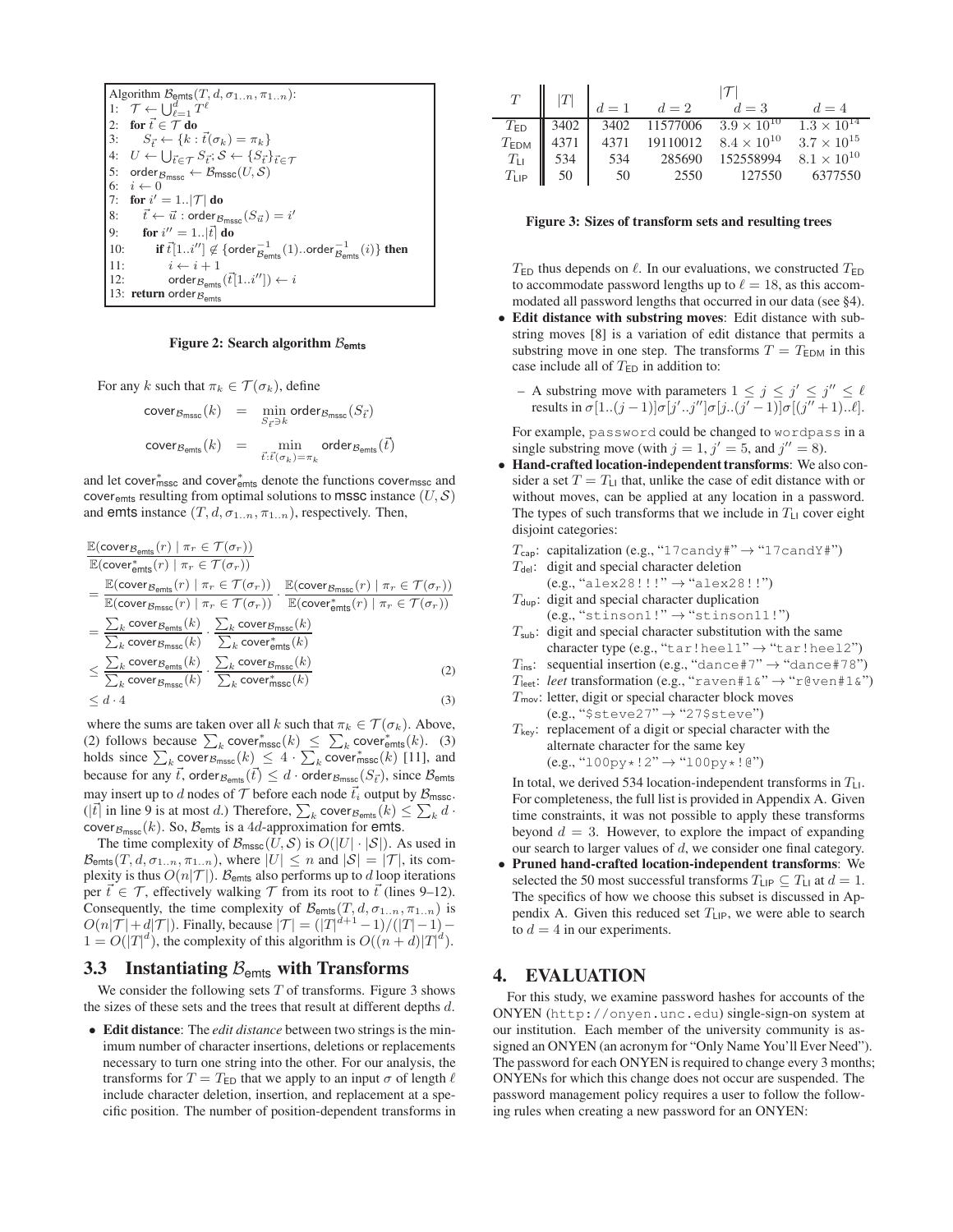- It cannot have been used for this ONYEN in the last year.
- It must be at least 8 characters long.
- It must contain at least one letter and at least one digit.
- It must contain at least one of the following special characters: !@#\$%&\*+={}?<>"'
- It must share fewer than six (or length of the ONYEN, if less than six) consecutive common characters with the ONYEN.
- It must not start with a hyphen, end with a backslash, start or end with a space, or contain a double-quote anywhere except as the last character.

The dataset we acquired contains 51141 unsalted MD5 password hashes from 10374 defunct ONYENs (used between 2004 and 2009), with 4 to 15 password hashes per ONYEN, i.e., the hashes of the passwords chosen for that ONYEN sequentially in time. The ONYENs themselves were not provided with the passwords, and so we have no knowledge of the users to whom these passwords corresponded. However, since ONYENs are broadly used by UNC faculty, staff, and students, and employees of UNC hospitals, we believe that this data reflects a diversity of user educations and backgrounds. The data collected represents a time span during which the password management policy was the same as it is today. Another pertinent fact is that ONYENs are widely used at UNC for private services such as email, access to payroll management, benefits selection, etc. As such, ONYENs play a significant role in users' daily lives, in contrast to seldomly used web-based accounts. Moreover, because the ONYEN is required for gaining access to sensitive information (e.g., payroll) users have strong incentives for choosing "good" passwords.



**Figure 4: Passwords cracked per account in our dataset. Each bar represents accounts with the number of passwords indicated on the x-axis. The number of such accounts is shown above each bar. Regions within each bar show the fraction of these accounts for which the indicated number of passwords were cracked.**

Since we were provided only hashes, the first challenge was to crack as many of these passwords as we could. Due to confidentiality agreements that accompanied this data, we were unable to distribute this data widely to many machines. Instead, all of our cracking activity that involved accessing these hashes was isolated on two specially configured machines, each with two quad-core 2.67GHz processors and 72GB of RAM. One computer was available for this activity starting mid-October 2009, and the second came online in January 2010, though neither could be exclusively dedicated to password cracking.

We employed various approaches to crack passwords: dictionarybased password cracking using "John the Ripper" (http://www.

openwall.com/john/), including its "Markov mode" provided as a patch for version 1.7.6; brute-force password cracking; and rainbow tables [20]. The dictionary-based approach was most effective, especially when combined with the word-list-generating method of Weir et al. [26]. For passwords we cracked via these techniques, we further attempted to crack other passwords for the same ONYEN using the techniques we described in §3. (We will evaluate the effectiveness of those techniques in §4.1–4.2.)

At the time of this writing, we have cracked 31075 passwords for 7936 ONYENs. Figure 4 shows the fraction of passwords cracked for each ONYEN, with ONYENs separated by the number of hashes available for it. For example, as illustrated in the left-most column, which describes accounts with four passwords, we broke no passwords in 25% of these accounts; one password in 10%; two passwords in 10%; three passwords in 15%; and all four passwords in 40%. Overall, among the 7936 ONYENs in which we cracked at least one password, we broke all passwords belonging to 54% of these ONYENs, and broke at least half in 90%.

Since our goals specifically focus on guessing future passwords from past ones for the same ONYENs, we restrict our attention to only those ONYENs for which we have at least one cracked password and, among ONYENs with only one cracked password, those in which the cracked password is not the last one in the account. In the rest of this paper, we use the  $n = 7752$  ONYENs meeting this criterion as our experimental data. For such accounts, though, even passwords we have *not* cracked but that temporally follow a cracked password can be useful in our evaluations. For example, in §4.1 we define each  $\sigma_k$  to be a password that has been cracked and the hash for which is not the last for its ONYEN, and  $\pi_k$  to be the password corresponding to a hash for the same ONYEN that came temporally after that of  $\sigma_k$  (but not necessarily immediately), cracked or not. Then, given  $\sigma_k$ , we can determine whether  $\pi_k \in \mathcal{T}(\sigma_k)$ , even if we have not cracked  $\pi_k$ . More to the point, if we have not cracked  $\pi_k$ , then this implies that  $\pi_k \notin \mathcal{T}(\sigma_k)$ . In the case that we have cracked  $\pi_k$ , then we can obviously determine whether  $\pi_k \in \mathcal{T}(\sigma_k)$  and, if so, the value of cover  $g_{\text{emts}}(k)$ .

#### **4.1 Evaluation Over All Accounts**

We now evaluate the effectiveness of the  $B_{\text{emts}}$  approach in breaking passwords. To do so, we perform a series of *trials*; in each,  $\sigma_{1..n}$  and  $\pi_{1..n}$  are fixed. To instantiate  $\sigma_{1..n}$  and  $\pi_{1..n}$  for a trial, we populate  $\sigma_k$  with a password from account k chosen uniformly at random from those we have cracked, excluding the last password for the account. We then instantiate  $\pi_k$  with a password (cracked or uncracked) from account  $k$  chosen uniformly at random from those that followed  $\sigma_k$  temporally. As discussed in §4, if we have not cracked  $\pi_k$ , this implies  $\pi_k \notin \mathcal{T}(\sigma_k)$  (for any  $\mathcal T$  we consider), and so such a password pair contributes to the probability of event  $\pi_r \notin \mathcal{T}(\sigma_r)$  under random selection of r. For any such instantiation of  $\sigma_{1..n}$  and  $\pi_{1..n}$ , we then conduct a *trial* as defined below. The numbers we report are the average of at least 10 trials.

In each trial, we partition the indices  $1..n$  into five blocks, and then perform a five-fold cross validation; i.e., we perform tests in which a different block is used as testing data after training on the other four. More specifically, in each test the four "training" blocks are used to select the order in which the nodes of  $\mathcal T$  are searched, per algorithm  $\mathcal{B}_{\text{emts}}$ . Then, each  $(\sigma_k, \pi_k)$  in the "testing" block is checked to determine if  $\pi_k \in \mathcal{T}(\sigma_k)$  and, if so, the value of cover $_{\mathcal{B}_{\text{emts}}}(k)$ . This allows us to compute  $\mathbb{P}(\pi_r \in \mathcal{T}(\sigma_r))$  and  $\mathbb{E}(\min\{i : \vec{t}_i(\sigma_r) = \pi_r\} \mid \pi_r \in \mathcal{T}(\sigma_r)$  for this trial. We also dissect this expected value, reporting the average number of nodes  $t$  (prior to finding  $\pi_k$ ) that were *skipped* because for some strict prefix  $\vec{u}$  of  $\vec{t}$ ,  $\vec{u}(\sigma_k) = \perp$ ; that *failed* because  $\vec{t}(\sigma_k) = \perp$ ; and that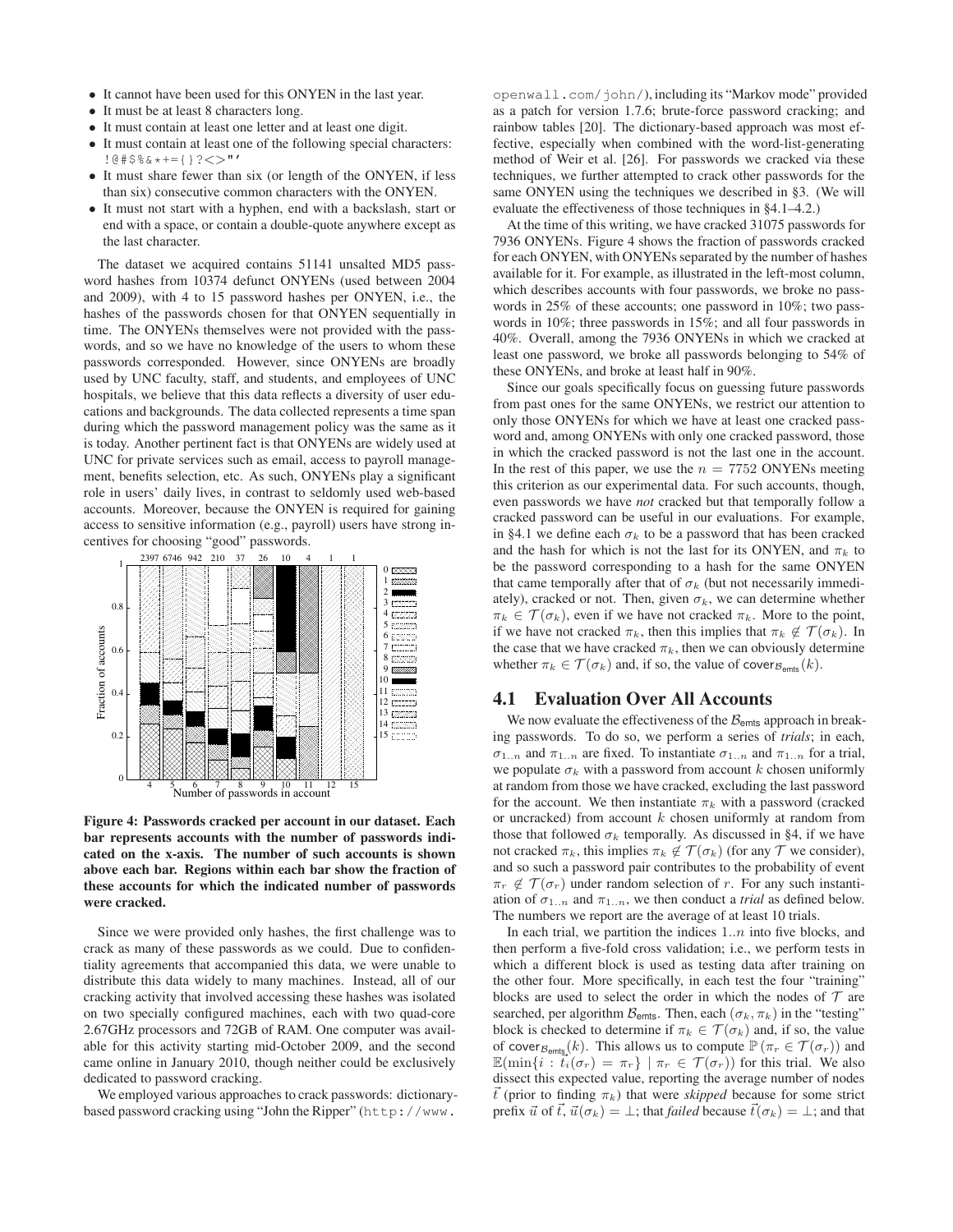| T                 | $\mathbb{P}(\pi_r \in \mathcal{T}(\sigma_r))$ | Algorithm $\mathcal{B}_{\text{emts}}$ (§3.2)<br>$\mathbb{E}(\min\{i: \vec{t}_i(\sigma_r) = \pi_r\} \mid \pi_r \in \mathcal{T}(\sigma_r))$<br>(skipped, failed, viable) |                                          |                                          |                                           | <b>Breadth-first search</b><br>$\mathbb{E}(\min\{i: \vec{t}_i(\sigma_r) = \pi_r\} \mid \pi_r \in \mathcal{T}(\sigma_r))$<br>(skipped, failed, viable) |  |                                            |                                         |                                             |
|-------------------|-----------------------------------------------|------------------------------------------------------------------------------------------------------------------------------------------------------------------------|------------------------------------------|------------------------------------------|-------------------------------------------|-------------------------------------------------------------------------------------------------------------------------------------------------------|--|--------------------------------------------|-----------------------------------------|---------------------------------------------|
| $T_{\mathsf{ED}}$ | 0.26<br>0.39                                  | 145.29<br>284790.10                                                                                                                                                    | 0.00.                                    | 33.41.                                   | 111.88<br>37054.93, 112244.51, 135490.65) | 740.03<br>562986.90                                                                                                                                   |  | 0.00.                                      | 64.12.                                  | 675.91<br>48461.52, 238323.80, 276202.00)   |
| $T_{\sf EDM}$     | 0.28<br>0.41                                  | 224.51<br>481607.44                                                                                                                                                    | 0.00.                                    | 69.22.<br>101137.59.206639.18.173830.67) | $155.29$ )                                | 913.59<br>851020.60                                                                                                                                   |  | 0.00.                                      | 168.79.                                 | 744.81)<br>126514.20, 399700.70, 324805.60) |
| $T_{\text{L}}$    | 0.25<br>0.37<br>0.41                          | 65.52<br>15534.08<br>3082677.88                                                                                                                                        | 0.00.<br>13022.51,<br>3021178.93.        | 53.21.<br>2188.12.<br>53122.41.          | 12.31<br>$323.44$ )<br>8376.54            | 261.57<br>33293.50<br>3504117.38                                                                                                                      |  | 0.00.<br>28034.53.<br>3432836.84.          | 220.15.<br>4627.74.<br>61667.63.        | $41.42$ )<br>631.23)<br>9612.92)            |
| $T_{\text{LIP}}$  | 0.17<br>0.24<br>0.28<br>0.30                  | 17.35<br>84.49<br>2543.04<br>91952.11                                                                                                                                  | 0.00.<br>45.87.<br>2366.45.<br>90267.93. | 13.15.<br>28.41.<br>131.52.<br>1211.53.  | 4.21<br>$10.20$ )<br>$45.06$ )<br>472.65) | 16.63<br>326.39<br>5630.27<br>199697.40                                                                                                               |  | 0.00.<br>239.57.<br>5256.80.<br>196940.90. | 12.55.<br>66.91.<br>283.92,<br>2035.80. | $4.08$ )<br>19.92)<br>89.55)<br>720.76)     |

**Figure 5: Evaluation of all accounts (§4.1). Each value is an average over 10 trials.**

were *viable* in that  $\vec{t}(\sigma_k) \neq \perp$ .

To demonstrate the cost savings in breaking passwords offered by  $B_{\text{emts}}$ , we also show in Figure 5 the analogous costs if the tree  $T$  were searched using breadth-first search. Here we see that  $B_{\text{emts}}$ offers significant cost savings, reducing  $\mathbb{E}(\min\{i : \vec{t}_i(\sigma_r) = \pi_r\})$  $\pi_r \in \mathcal{T}(\sigma_r)$  from that achieved by breadth-first search by roughly 75% or more when  $d = 1$  and by roughly 45% or more when  $d = 2$ . The one exception in the  $d = 1$  case is  $T = T_{LP}$ ; this is due to the fact that  $T_{\text{LIP}}$  was already chosen to include only those transforms t yielding the largest  $\mathbb{P}(\pi_r = t(\sigma_r))$  (see Appendix A) and are chosen in decreasing order of that value. And, while the advantages of  $B_{\text{emts}}$  diminish for  $d = 3$  in the case  $T = T_{\text{L1}}$ , we conjecture that this is due to a lack of sufficient training data for such a large transform search tree. Note that the improvement offered by  $\mathcal{B}_{\text{emts}}$  for  $T = T_{\text{LIP}}$  remains above 50% through  $d = 4$ .

One might argue that even given the higher cost of searching  $T$ using a breadth-first search strategy, doing so might still be practical for the trees  $T$  considered in Figure 5. Additionally, producing an optimized search order via  $B_{\text{emts}}$  is a nontrivial computation that grows as the search trees and training datasets get larger. Breadthfirst search imposes no such up-front cost.

While true, for larger trees than we have considered so far, the one-time cost of  $B_{\text{emts}}$  should be more than offset by the cost savings that order $B_{\text{emts}}$  offers per account attacked. It also enables one to more effectively short-circuit tree searches early. For example, for the case  $T = T_{\text{L}}$  and  $d = 2$ , we find that 80% of accounts that will be broken by  $T$  will be broken in the first 620 elements of order $B_{\text{emts}}$ , or after searching only about 0.2% of the tree. To crack the same fraction of accounts, breadth-first search explores about 110000 elements (about 40% of the tree). The cost savings of  $B<sub>emts</sub>$  are particularly important for online attacks, where password guesses are limited; we will discuss these below.

#### *Implications for offline attacks.*

There are two contexts in which it makes sense to interpret the results shown in Figure 5, corresponding to the two contexts in which passwords are typically used. We first consider passwords that can be subjected to an offline attack; for example, a password may be used to encrypt files, and the attacker would like to retain access to files encrypted under a password following a password change. In this case, the adversary, knowing  $\sigma_k$  and having access to files encrypted under  $\pi_k$ , faces an offline attack to find  $\pi_k$ . The actual runtimes, on average, to break  $\pi_k$  in such a situation with the trees  $\mathcal T$  considered in Figure 5 are shown in Figure 6. Skipped, failed and viable nodes in  $T$  do not contribute equally to these runtimes: skipped nodes cost only the time to discard or avoid them; failed

nodes  $\vec{t}$  cost the time to attempt the last transform in the sequence  $\vec{t}$ (on a previously computed result); and viable nodes  $\vec{t}$  cost the time to apply the last transform and to hash the resulting password, to test against that of  $\pi_k$ .

Arguably the key takeaway from this figure, however, is that even the most expensive password cracking effort ( $T = T_{\text{LI}}$ ,  $d = 3$ ) required an average of only under 3 seconds per password that it broke. In combination with the success rate  $\mathbb{P}(\pi_r \in \mathcal{T}(\sigma_r))$  for this configuration (see Figure 5) we reach a fairly alarming conclusion: *On average, roughly 41% of passwords* π<sub>k</sub> can be broken *from an old password*  $\sigma_k$  *in under 3 seconds.* 

#### *Implications for online attacks.*

The second context in which to consider the results of Figure 5 is an online attack, in which the attacker knows  $\sigma_k$  and must submit online guesses to a server in order to break  $\pi_k$ . Many servers are configured to permit only few wrong password guesses before "locking" the account, and so the relevant measure becomes the fraction of accounts the attacker can break in the initial several viable guesses when examining nodes in order of order $B<sub>emts</sub>$ . Figure 5 indicates, for example, that using  $T_{\text{LIP}}$  with  $d = 1$ , an av*erage of* 17% *of accounts can be broken in under five online password guesses in expectation*. Figure 7 provides a more refined view into the effectiveness of each transform search for an online attack; each graph shows the average fraction of passwords cracked for a given number of viable guesses produced by searching the specified transform set  $T$  to the indicated depth  $d$ . For example, Figure 7(d) shows that an average of 13% of accounts can be broken (with certainty) in 5 online guesses, and 18% can be broken in 10 guesses.

#### *Password strength versus susceptibility to transformbased search.*

It is tempting to assume that the new passwords that are most susceptible to transform-based search from old passwords are those that are intrinsically weak. After all, the same "laziness" that causes a user to simply replace a character or two in  $\sigma_k$  to create  $\pi_k$  would, it might seem, cause the user to select passwords that are generally weaker when viewed in isolation. To test this conjecture, we categorized the 7752 accounts in our data according to the average estimated entropy of the passwords for that account that we were able to crack. To perform this calculation, we estimated the entropy of each password using the NIST methodology [6]. Among other rules, this methodology prescribes adding six bits to the estimated entropy of a password if the password survives a dictionary attack. Due to the inclusion of nonalphabetic characters in our passwords, none of these passwords would be present in a dictionary of words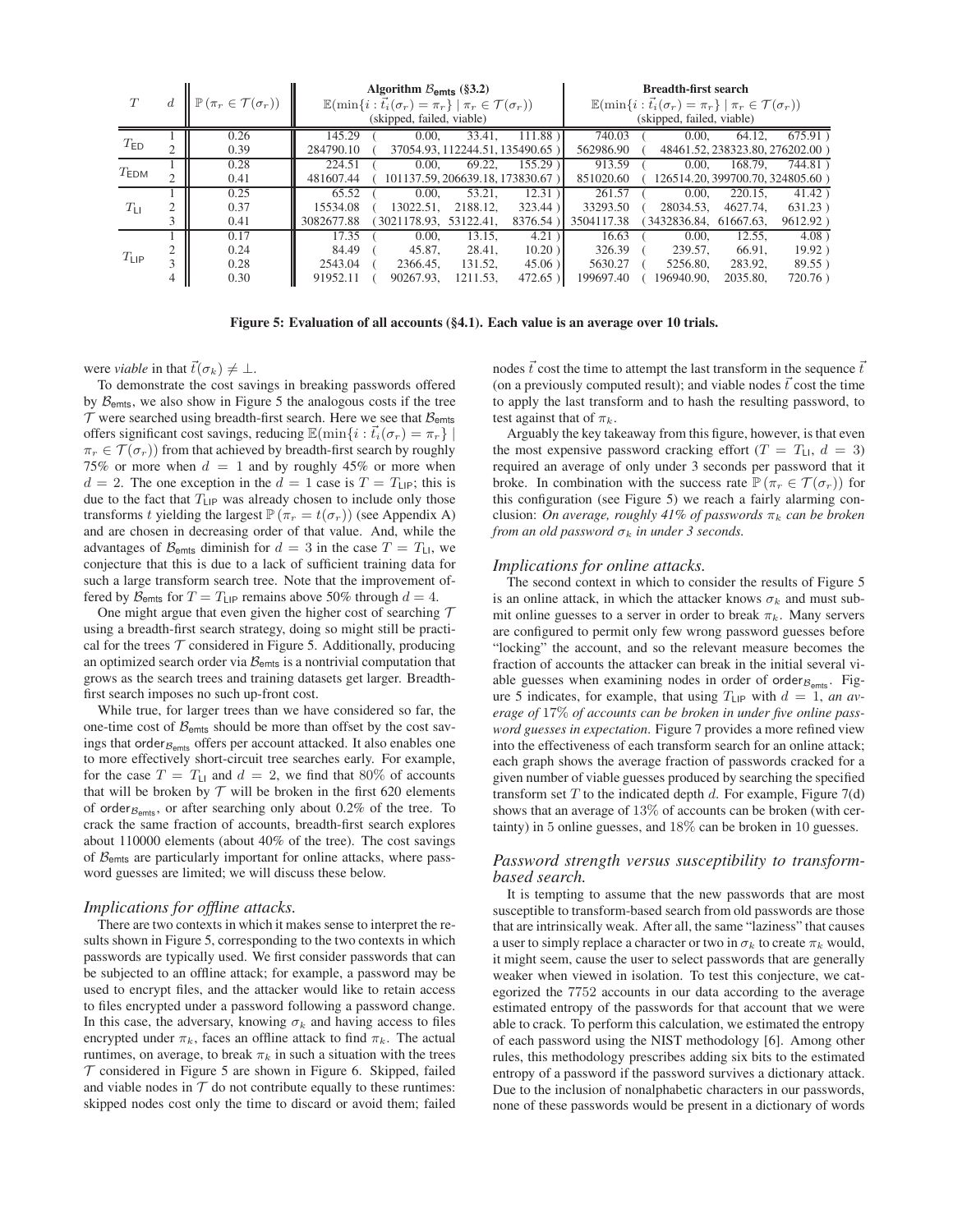

**Figure 6: Average runtime to crack a password using order**  $B_{\text{emts}}$ **(microseconds on a 2.67GHz processor). Average over 10 trials, with one standard deviation shown.**



**Figure 7: Fraction of passwords**  $\pi_k$  **found as function of viable guesses**  $\vec{t}(\sigma_k)$  **made in order of** order<sub>Bemts</sub>. Average of 10 trials.

consisting of only alphabetic characters, and so we awarded these six bits of entropy to a password only if it survived the dictionary attack after removing its nonalphabetic characters. The dictionary we used was derived from the en\_US dictionary in Hunspell (Kevin's Word List Page: http://wordlist.sourceforge.net/). After converting all uppercase characters in the original dictionary to lowercase (all alphabetic password characters were converted to lowercase, as well) and deleting all purely numeric entries, the dictionary had 49875 words. Testing with other dictionaries did not significantly alter our results.

In Figure 8 we show the susceptibility of accounts to transformbased search as a function of password strength in the accounts. Each figure represents results averaged over 10 trials, in which an old password  $\sigma_k$  and new password  $\pi_k$  were chosen for each account  $k$  in the same way as in our previous experiments. To produce these figures, the accounts were ordered in increasing order according to the average estimated entropy of the passwords in the account and then divided into quintiles. Each bar in Figure 8 corresponds to one quintile of accounts, and shows the fraction of those accounts



**Figure 8:**  $\mathbb{P}(\pi_r \in \mathcal{T}(\sigma_r))$  per quintile of accounts ordered by **entropy (average estimated entropy of passwords in account). The average account entropies per quintile are** 19.21**,** 22.07**,** 24.01**,** 25.32 **and** 28.02**. Average of 10 trials, with one standard deviation shown.**

that succumbed to transform-based search (i.e.,  $\mathbb{P}(\pi_r \in \mathcal{T}(\sigma_r)),$ with  $r$  chosen at random from that quintile).

These graphs suggest that the weakest passwords are, in fact, the most susceptible to transform-based search, in that the first quintile has the largest fraction of accounts broken. This lends credibility to the intuition that laziness in initial password selection is correlated with laziness in selecting a new password after expiration. To our surprise, however, the fraction of accounts susceptible to transformbased search does not monotonically decrease as a function of average estimated entropy per account, but rather reaches its minimum in the second quintile. One possible explanation for the increase in the third through fifth quintiles is that the increased mental effort required to choose a good password discourages these users from investing that effort again to generate a completely new password after expiration. If true, then increasing the strength requirements on individual passwords may diminish the utility of expiration further. Additional tests are required to validate this, however.

## **4.2 Accounts with History of Transform Use**

We now focus our attention on accounts that previously exhibited selection of a new password by applying transforms to a previous one, to evaluate the extent to which past use of transforms predicts future use. If this extent is substantial, then an adversary with knowledge of past use of transforms within an account may focus his attention on retaining access to this account (in lieu of others) across password changes, owing to the increased likelihood of transform use again. We are also interested in learning the extent to which past uses of certain transforms predicts future use of others. For example, if a user previously transformed an old password  $\sigma'_k$  to a subsequent password  $\pi'_k$  by replacing a "o" with "0", then perhaps this user substituted an "i" with "1" when generating his current password  $\pi_k$  from from his previous one  $\sigma_k$ .

Our framework for evaluating the additional utility to the attacker of past transform use works as follows. Consider a set  $T_{\text{past}}$  of primitive transforms, which yield a depth-d transform tree  $\mathcal{T}_{\text{past}}$ .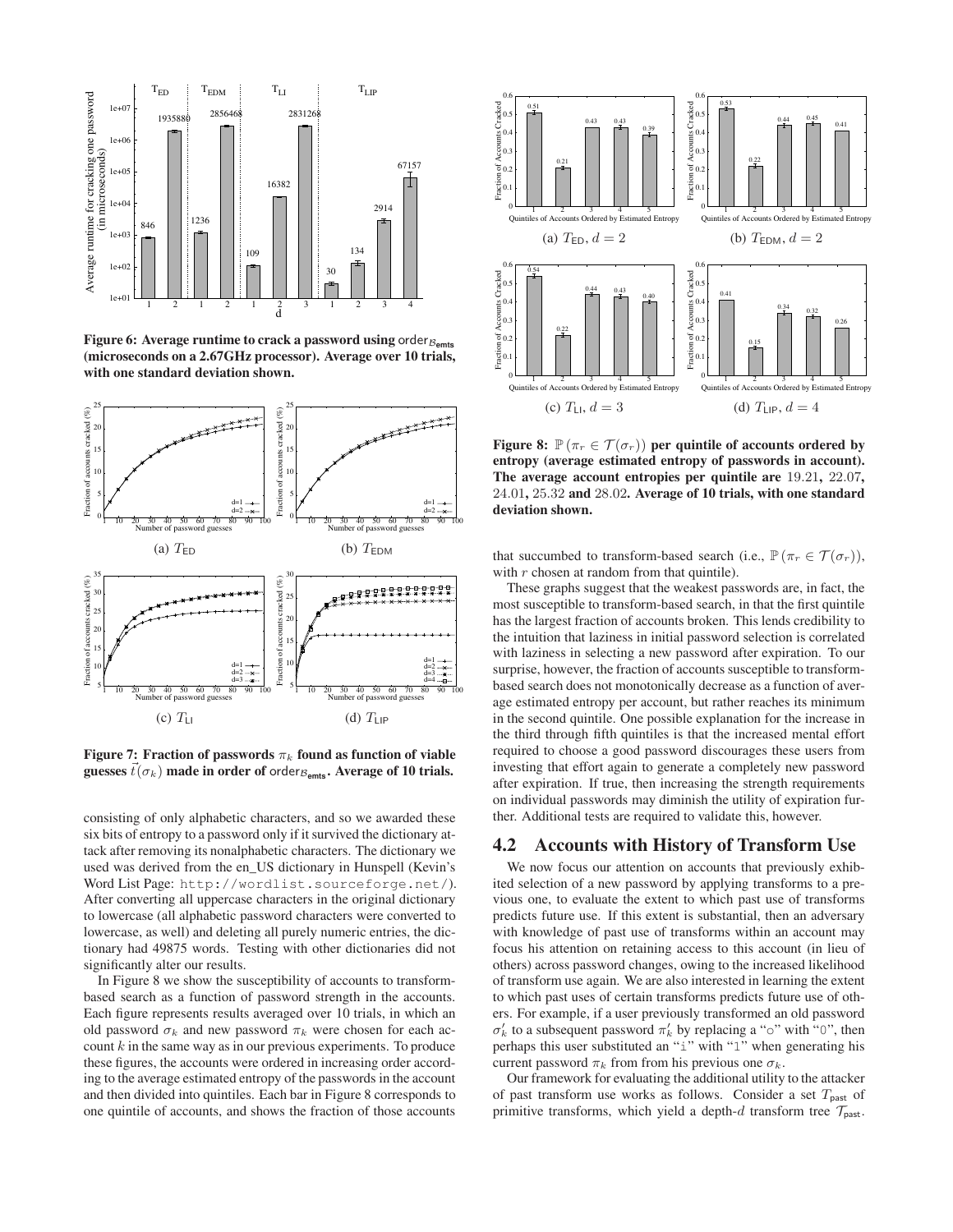| T                | d | Accounts filtered using $\mathcal{T}_{\text{past}} = \mathcal{T}$<br>$\mathbb{E}(\min\{i:\vec{t}_i(\sigma_r)=\pi_r\}\mid \pi_r\in\mathcal{T}(\sigma_r))$ |                                               |            |                           |           |                                 | $n$ randomly selected accounts<br>$\mathbb{E}(\min\{i:\vec{t}_i(\sigma_r)=\pi_r\}\mid \pi_r\in\mathcal{T}(\sigma_r))$ |                           |                                 |            |  |
|------------------|---|----------------------------------------------------------------------------------------------------------------------------------------------------------|-----------------------------------------------|------------|---------------------------|-----------|---------------------------------|-----------------------------------------------------------------------------------------------------------------------|---------------------------|---------------------------------|------------|--|
|                  |   | $\boldsymbol{n}$                                                                                                                                         | $\mathbb{P}(\pi_r \in \mathcal{T}(\sigma_r))$ |            | (skipped, failed, viable) |           |                                 |                                                                                                                       | (skipped, failed, viable) |                                 |            |  |
| $T_{ED}$         |   | 3412                                                                                                                                                     | 0.52                                          | 130.61     | 0.00.                     | 28.02,    | $102.59$ )                      | 193.62                                                                                                                | 0.00.                     | 41.37.                          | $152.25$ ) |  |
|                  |   | 4530                                                                                                                                                     | 0.61                                          | 284499.41  |                           |           | 33964.39, 113450.82, 137084.20) | 331665.28                                                                                                             |                           | 41485.51, 132077.65, 158102.12) |            |  |
|                  |   | 3729                                                                                                                                                     | 0.50                                          | 203.78     | 0.00.                     | 62.37.    | $141.40$ )                      | 285.10                                                                                                                | 0.00.                     | 92.51.                          | $192.59$ ) |  |
| $T_{\sf EDM}$    |   | 4679                                                                                                                                                     | 0.61                                          | 470390.25  |                           |           | 88885.91.207050.44.174453.89)   | 575157.53                                                                                                             |                           | 121778.91.245913.91.207464.71)  |            |  |
|                  |   | 3417                                                                                                                                                     | 0.50                                          | 67.08      | 0.00.                     | 55.12.    | $11.96$ )                       | 76.58                                                                                                                 | 0.00.                     | 62.67.                          | 13.91)     |  |
| $T_{\text{L}}$   |   | 4292                                                                                                                                                     | 0.60                                          | 16395.12   | 13743.61.                 | 2312.55.  | $338.96$ )                      | 18797.81                                                                                                              | 15779.08.                 | 2633.67.                        | $385.06$ ) |  |
|                  |   | 4532                                                                                                                                                     | 0.63                                          | 3321484.36 | 3253944.90.               | 58255.08, |                                 | 9284.39 ) 3353629.77                                                                                                  | 3285529.91.               | 58768.99.                       | 9330.87)   |  |
|                  |   | 2678                                                                                                                                                     | 0.39                                          | 17.68      | 0.00.                     | 13.71.    | 3.97)                           | 18.20                                                                                                                 | 0.00.                     | 13.78.                          | 4.41)      |  |
| $T_{\text{LIP}}$ |   | 3406                                                                                                                                                     | 0.48                                          | 84.38      | 45.59.                    | 29.02.    | $9.76$ )                        | 113.66                                                                                                                | 69.22.                    | 32.88.                          | 11.56)     |  |
|                  |   | 3608                                                                                                                                                     | 0.52                                          | 2661.70    | 2472.10.                  | 141.81.   | $47.80$ )                       | 3243.70                                                                                                               | 3025.68.                  | 163.51,                         | 54.51)     |  |
|                  |   | 3721                                                                                                                                                     | 0.55                                          | 96135.19   | 94500.19.                 | 1187.15,  | $447.86$ )                      | 114179.84                                                                                                             | 112205.57.                | 1427.06.                        | 547.22)    |  |

**Figure 9: Evaluation of accounts with history of transform use (§4.2) using algorithm** B**emts. Averages over 10 trials.**

We restrict our attention to accounts  $k$  such that there exist cracked passwords  $\sigma'_k$  and  $\pi'_k$  such that  $\pi'_k \in \mathcal{T}_{\text{past}}(\sigma'_k)$ ; all other accounts are filtered out. Let the remaining accounts be renumbered 1..n, where  $n$  now denotes the number of remaining accounts. We then repeat the analysis of  $§4.1$  identically using a set  $T$  of primitive transforms, but using this filtered set of data, and with the additional caveat that when selecting  $\sigma_{1..n}$  and  $\pi_{1..n}$  for a trial,  $\pi_k$  must occur temporally after some  $\sigma_k^{\prime}$  and  $\pi_k^{\prime}$  satisfying  $\pi_k^{\prime} \in \mathcal{T}_{\text{past}}(\sigma_k^{\prime})$ . Because we operate on a filtered set of accounts depending on  $T_{\text{past}}$ , n is potentially different in each case.

We begin by performing this analysis for  $\mathcal{T}_{\text{past}} = \mathcal{T}$ , for trees  $T$  defined by the same transform sets  $T$  considered in §4.1 (i.e.,  $T \in \{T_{ED}, T_{EDM}, T_{LI}, T_{LIP}\}\)$  and the same depths d considered there. In this way, we measure the utility of the preceding use of transforms in  $T$  in predicting their future use. The results of this study are shown in Figure 9. It is evident from that these filtered accounts have a significantly higher probability of being broken by searching using  $\mathcal T$ , as can be seen by comparing the columns labeled  $\mathbb{P}(\pi_r \in \mathcal{T}(\sigma_r))$  in Figures 5 and 9. Put another way, if an account contains passwords in which one  $(\pi'_r)$  is created from another  $(\sigma'_r)$  by applying some  $\vec{t} \in \mathcal{T}_{\text{past}}$ , then future passwords for this account  $(\pi_r)$  are more likely to be created by applying transforms again to some old password  $\sigma_r$  (i.e.,  $\mathbb{P}(\pi_r \in \mathcal{T}(\sigma_r))$  is higher for  $\mathcal{T} = \mathcal{T}_{\text{past}}$ ). In some cases the effect is so strong that well over *half* of the accounts exhibit it; e.g., the case in which  $T = T_{\text{L}}$  and  $d = 3$  yields  $\mathbb{P}(\pi_r \in \mathcal{T}(\sigma_r)) = .63$ .

Somewhat surprisingly, though,  $\mathbb{E}(\min\{i : \vec{t}_i(\sigma_r) = \pi_r\} | \pi_r \in$  $\mathcal{T}(\sigma_r)$ ) does *not* show a consistent improvement in Figure 9 over that in Figure 5. The reason is that filtering the accounts using  $\mathcal{T}_{\text{past}}$ reduces the number  $n$  of accounts to roughly half of the accounts used in the analysis of Figure 5. The corresponding reduction in the training data during the 5-fold cross validation tests causes a decay in the quality of order $B_{\text{emts}}$  output by  $B_{\text{emts}}$ . To demonstrate this effect, we repeated our tests on  $n$  accounts selected uniformly at random from the set used in the Figure 5 tests, and show the results for such tests in Figure 9 under the heading " $n$  randomly selected accounts". We now see that the  $n$  accounts chosen by filtering using  $\mathcal{T}_{\text{past}}$  are, in fact, less costly to attack than random samples of the same number  $n$  of accounts from the data used in Figure 5.

The consequences of this analysis for offline and online attacks are noteworthy. For an offline attack, where an attacker possesses  $\sigma_k$  and can check guesses at  $\pi_k$  unmitigated, it can break  $\pi_k$  using a transform-based search typically in a majority (e.g., 63% in the case of  $T = T_{\text{LI}}$ ,  $d = 3$ ) of accounts in which the user previously used the same transforms to generate a new password  $\pi'_{k}$  from a past password  $\sigma'_k$ . Moreover, the speed with which the attacker can

do so is comparable to, or faster than, that indicated in Figure 6. For an online attack, where the attacker must submit guesses at  $\pi_k$  to a server, the success rates for the attacker on these accounts is also enhanced, e.g., reaching 39% attack success in the first 4 viable password guesses in the case of  $T = T_{\text{LIP}}$  and  $d = 1$ .

The preceding analysis indicates that those users who use transforms in various classes ( $T_{ED}$ ,  $T_{EDM}$ ,  $T_{LI}$ ,  $T_{LIP}$ ) tend to do so again. It is tempting to assume that this is the case even for smaller (but still natural) classes of transforms, such as the component subclasses of  $T_{\text{LI}}$ , namely  $T_{\text{cap}}$ ,  $T_{\text{del}}$ ,  $T_{\text{dup}}$ ,  $T_{\text{sub}}$ ,  $T_{\text{ins}}$ ,  $T_{\text{leet}}$ ,  $T_{\text{mov}}$ , and  $T_{\text{key}}$ . To our surprise, however, we found this is *not* always the case. Specifically, Figure 10(a) shows  $\mathbb{P}(\pi_r \in \mathcal{T}(\sigma_r))$  for experiments using the same methodology as used in Figure 9 (i.e., filtering using  $(\mathcal{T}_{\text{past}})$ , but with  $d=3$  and with  $T_{\text{past}}$  set to one or the union of two component subclasses of  $T_{\text{LI}}$ . (In Figure 10, we define  $T_{\text{past}}$  using  $T_{\text{past}} = T_{\text{past}}^1 \cup T_{\text{past}}^2$ , where  $T_{\text{past}}^1$  and  $T_{\text{past}}^2$  range over  $\{T_{\text{cap}}, T_{\text{del}},$  $T_{\text{dup}}, T_{\text{sub}}, T_{\text{ins}}, T_{\text{leet}}, T_{\text{mov}}, T_{\text{key}}$ .) Note that in Figure 10(a), where  $T = T_{\text{past}}$ , most values for  $\mathbb{P}(\pi_r \in \mathcal{T}(\sigma_r))$  are relatively small in comparison to those in Figure 9. In fact, of the subclasses of  $T_{\text{LI}}$ , only the previous use of a transform from  $T_{\text{sub}}$  is a very strong predictor for the future use of such a transform again. In contrast, many other classes are good predictors for the future use of transforms in  $T_{11}$  in general, as shown in Figure 10(b) where  $T = T_{11}$ . As an interesting and extreme example, the previous use of a transform in  $T_{\text{leet}} \cup T_{\text{key}}$  is not a good predictor for the future use of a transform from that class ( $\mathbb{P}(\pi_r \in \mathcal{T}(\sigma_r)) = .05$  in Figure 10(a)) but is a very strong predictor for the future use of some transform from  $T_{\text{LI}}$  in general ( $\mathbb{P}(\pi_r \in \mathcal{T}(\sigma_r)) = .75$  in Figure 10(b)).

## **5. DISCUSSION**

It is possible that some will view our study as motivation to employ transform-based proactive password checking for new passwords as they are chosen, and indeed our transform-based algorithm could be used to implement such a proactive password checker. We caution against this, however. It would not be straightforward to explain to a user the new passwords she must avoid (or why her chosen password is unacceptable), thereby compounding the already considerable frustration that users already experience due to password expiration (e.g., [1, 17]). For example, the most effective instance of our transform-based framework that we report here involves applying 534 transforms at a depth of three levels; were this used as a proactive password checker, explaining the unacceptable passwords to users would be a challenge, to say the least.

We believe our study casts doubt on the utility of forced password expiration. Even our relatively modest study suggests that at least 41% of passwords can be broken offline from previous pass-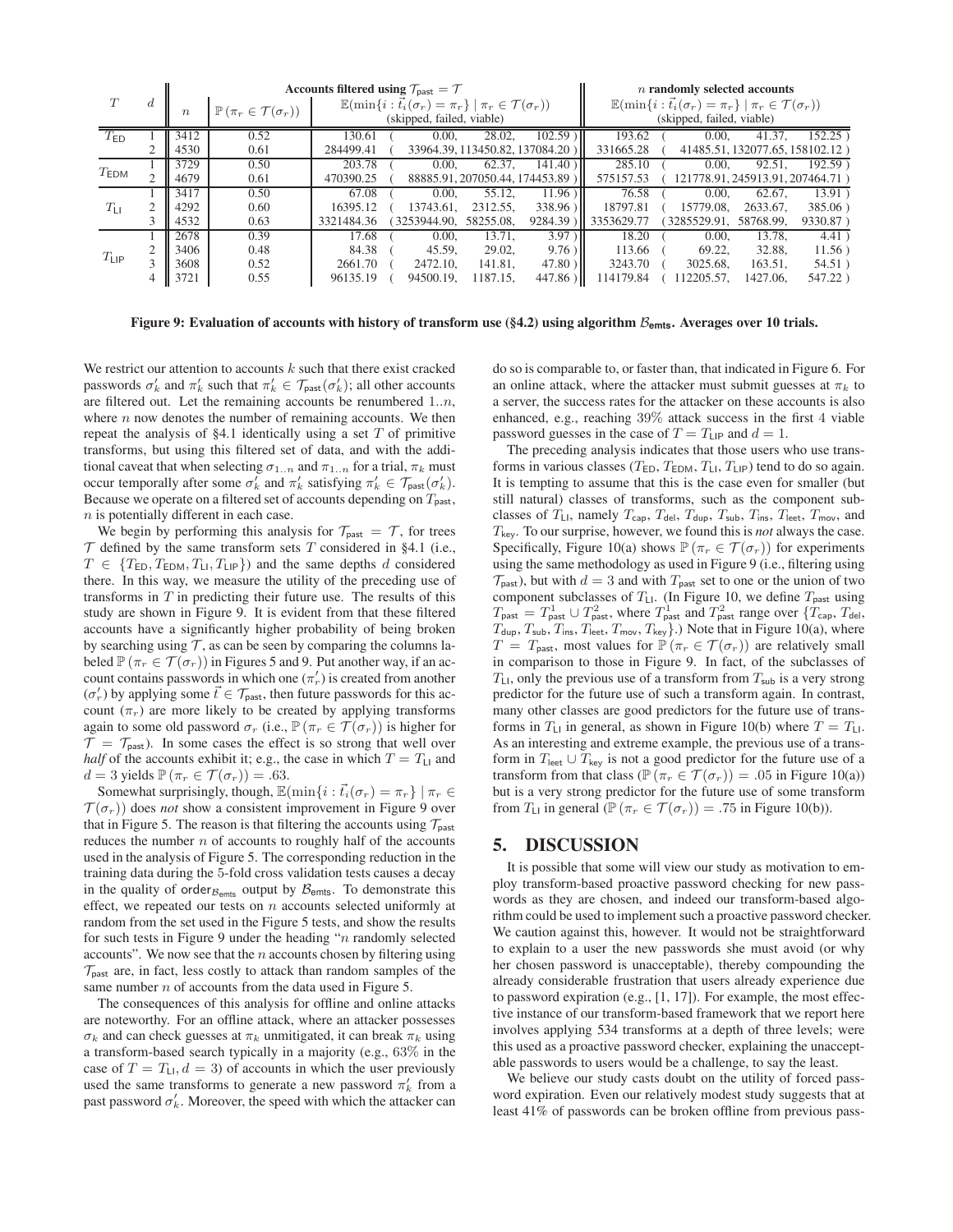

(b) 
$$
\mathbb{P}(\pi_r \in \mathcal{T}(\sigma_r)), T = T_{\text{LI}}
$$

#### **Figure 10: Evaluation of accounts with history of transform use** (§4.2),  $T_{\text{past}} = T_{\text{past}}^1 \cup T_{\text{past}}^2$ ,  $d = 3$ . Averages of 10 trials.

words for the same accounts in a matter of seconds, and five online password guesses in expectation suffices to break 17% of accounts. As we expand our consideration to other types of transform trees, we would not be surprised to see these success rates jump significantly. Combined with the annoyance that expiration causes users, our evidence suggests it may be appropriate to do away with password expiration altogether, perhaps as a concession while requiring users to invest the effort to select a significantly stronger password than they would otherwise (e.g., a much longer passphrase).

In the longer term, we believe our study supports the conclusion that simple password-based authentication should be abandoned outright. There is already considerable evidence that humanchosen passwords are typically too weak to survive a patient bruteforce attacker; see the related works discussed in §2, not to mention our own password cracking activity described in §4 to support our study. The alternatives are well-known: biometrics, devicebased solutions, etc. While debating these alternatives is outside the scope of the present paper, we believe that many should be preferable to the status quo, and will only become more so as the imbalance between attacker resources and user memory grows.

# **6. CONCLUSION**

Password expiration is widely practiced, owing to the potential it holds for revoking attackers' access to accounts for which they have learned (or broken) the passwords. In this paper we present the first large-scale measurement (we are aware of) of the extent to which this potential is realized in practice. Our study is grounded in a novel search framework and an algorithm for devising a search strategy that is approximately optimal. Using this framework, we confirm previous conjectures that the effectiveness of expiration in meeting its intended goal is weak. Our study goes beyond this, however, in evaluating susceptibility of accounts to our search techniques even when passwords in those accounts are individually strong, and the extent to which use of particular types of transforms predicts the transforms the same user might employ in the future.

We believe our study calls into question the continued use of expiration and, in the longer term, provides one more piece of evidence to facilitate a move away from passwords altogether.

#### *Acknowledgements.*

We thank Alex Everett and Karsten Honeycut for facilitating access to the data used in this study; Anupam Gupta for helpful discussions on approximation algorithms; and the anonymous reviewers for their comments. This work was supported in part by NSF grants 0756998 and 0910483.

# **7. REFERENCES**

- [1] A. Adams and M. A. Sasse. Users are not the enemy. *Comm. ACM*, 42(12):40–46, December 1999.
- [2] S. Alexander, Jr. In defense of password expiration. Post to LOPSA blog, April 2006.
	- http://lopsa.org/node/295 as of March 28, 2010.
- [3] S. M. Bellovin. Unconventional wisdom. *IEEE Security & Privacy*, 4(1), January–February 2006.
- [4] M. Bishop. Proactive password checking. In *In Proc. 4th Workshop on Computer Security Incident Handling*, 1992.
- [5] S. L. Brand and J. Makey. Department of Defense password management guideline. CSC-STD-002-85, Department of Defense Computer Security Center, April 1985.
- [6] W. E. Burr, D. F. Dodson, W. T. Polk, P. J. Bond, and A. L. Bement. NIST special publication 800-63, version 1.0.1, 2004.
- [7] S. Chiasson, A. Forget, E. Stobert, P. C. van Oorschot, and R. Biddle. Multiple password interference in text passwords and click-based graphical passwords. In *16th ACM Conference on Computer and Communications Security*, pages 500–511, November 2009.
- [8] G. Cormode and S. Muthukrishnan. The string edit distance matching problem with moves. *ACM Transactions on Algorithms*, 3:1–19, February 2007.
- [9] A. M. De Alvare. How crackers crack passwords or what passwords to avoid. In *Second Security Workshop Program*, pages 103–112. USENIX, August 1990.
- [10] A. M. De Alvare and E. E. Schultz, Jr. A framework for password selection. In *UNIX Security Workshop Proceedings*, pages 8–9. USENIX, August 1988.
- [11] U. Feige, L. Lovász, and P. Tetali. Approximating min sum set cover. *Algorithmica*, 40:219–234, 2004.
- [12] D. Florêncio and C. Herley. A large-scale study of web password habits. In *WWW 2007*, May 2007.
- [13] A. Forget, S. Chiasson, P. C. van Oorschot, and R. Biddle. Improving text passwords through persuasion. In *SOUPS*, 2008.
- [14] D. V. Klein. Foiling the cracker: A survey of, and improvements to, password security. In *Second Security Workshop Program*, pages 5–14. USENIX, August 1990.
- [15] C. Kuo, S. Romanosky, and L. F. Cranor. Human selection of mnemonic phrase-based passwords. In *SOUPS*, pages 67–78, July 2006.
- [16] B. Lu and M. B. Twidale. Managing multiple passwords and multiple logins: MiFA minimal-feedback hints for remote authentication. In *IFIP INTERACT 2003 Conference*, pages 821–824, 2003.
- [17] N. Massad and J. Beachboard. A taxonomy of service failures in electronic retailing. In *41st Hawaii International Conference on System Sciences*, 2008.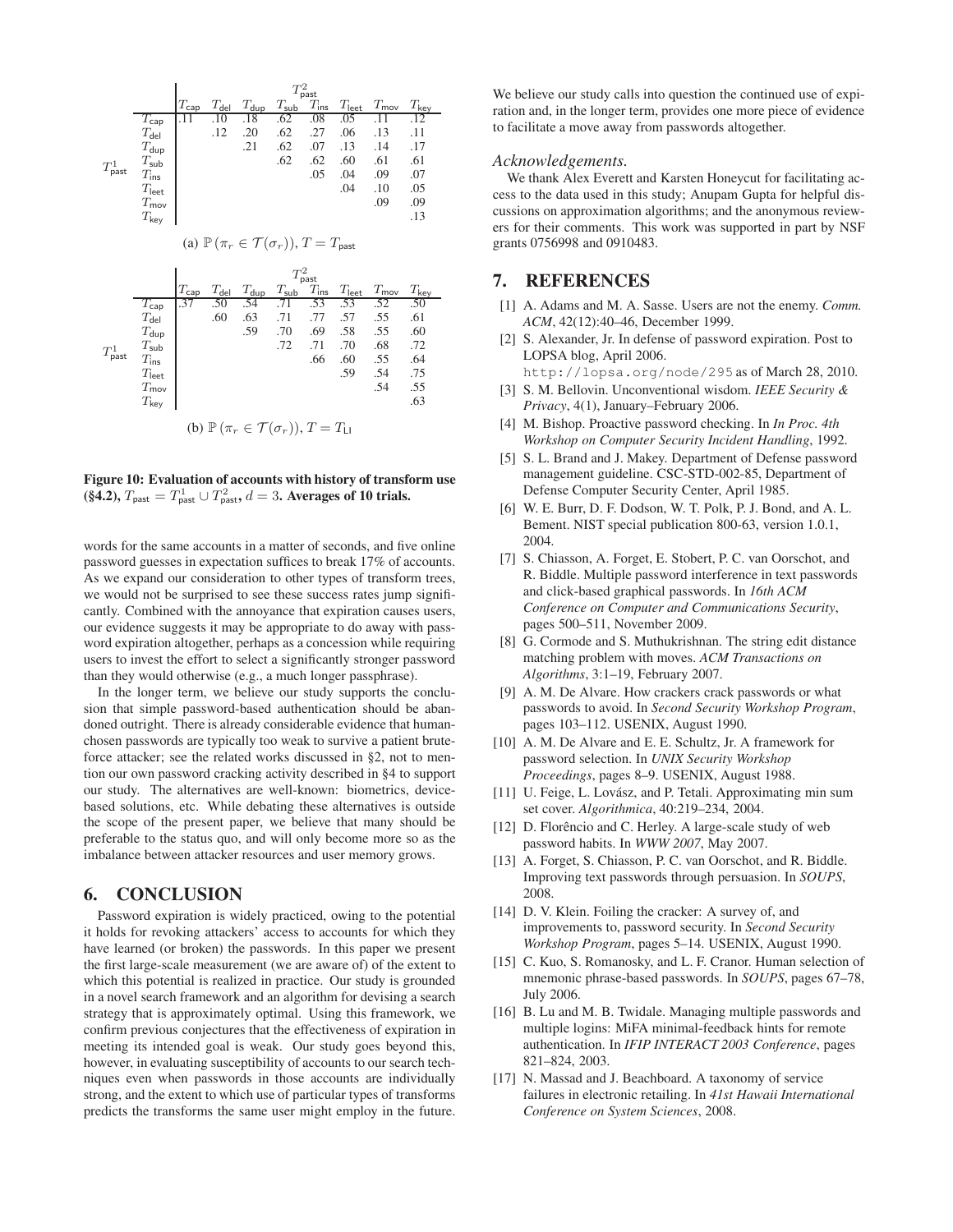| [18] R. Morris and K. Thompson. Password security: A case |
|-----------------------------------------------------------|
| history. <i>Comm. ACM</i> , 22:594–597, November 1979.    |

- [19] A. Narayanan and V. Shmatikov. Fast dictionary attacks on passwords using time-space tradeoff. In *12th ACM Conference on Computer and Communications Security*, pages 364–372, November 2005.
- [20] P. Oechslin. Making a faster cryptanalytic time-memory trade-off. In *Advances in Cryptology – CRYPTO 2003*, pages 617–630, August 2003.
- [21] B. Patterson. Letter to *Comm. ACM*. *Comm. ACM*, 43(4):11–12, April 2000.
- [22] R. Shay, S. Komanduri, P. G. Kelley, P. G. Leon, M. L. Mazurek, L. Bauer, N. Christin, and L. F. Cranor. Encountering stronger password requirements: User attitudes and behaviors. In *6th Symposium on Usable Privacy and Security*, July 2010.
- [23] E. H. Spafford. Opus: Preventing weak password choices. *Computers & Security*, 11:273–278, 1991.
- [24] G. Spafford. Security myths and passwords. Post to CERIAS blog, April 2006. http://www.cerias.purdue.edu/ site/blog/post/password-change-myths/ as of March 28, 2010.
- [25] J. M. Stanton, K. R. Stam, P. Mastrangelo, and J. Jolton. Analysis of end user security behaviors. *Computers & Security*, 24(2):124–133, 2005.
- [26] M. Weir, S. Aggarwal, B. de Medeiros, and B. Glodek. Password cracking using probabilistic context-free grammars. In *2009 IEEE Symposium on Security and Privacy*, pages 391–405, May 2009.
- [27] J. Yan. A note on proactive password checking. In *ACM New Security Paradigms Workshop*, pages 127–135, 2001.
- [28] J. Zhang, X. Luo, S. Akkaladevi, and J. Ziegelmayer. Improving multiple-password recall: an empirical study. *European Journal of Information Systems*, pages 1–12, 2009.

# **APPENDIX**

## **A. TRANSFORM SETS**  $T_{\text{LI}}$  **AND**  $T_{\text{LIP}}$

In this appendix, we elaborate on two of the sets of primitive transforms used in our experiments, namely  $T_{\text{LI}}$  and  $T_{\text{LIP}}$ .  $T_{\text{LIP}}$  is comprised of the top 50 transforms in  $T_{L}$ . These 50 transforms are listed in Figure 11 in Perl regular expression syntax; e.g., s/1/2/ replaces the first occurrence of "1" with "2". Also listed for each transform t in the column labeled  $\mathbb{P}(t(\sigma_r) = \pi_r)$  is the probability, under random choice r of account, that  $t(\sigma_r) = \pi_r$ , averaged over 1000 trials in which  $\sigma_{1..n}$  and  $\pi_{1..n}$  are populated as in §4.1. This is the criterion by which these transforms were selected for inclusion in  $T_{\text{LIP}}$ , and so all other transforms in  $T_{\text{LI}}$  succeeded on fewer password pairs than these 50.

The complete set of transforms in  $T_{L1}$  is shown in Figure 12.  $T_{L1}$  is composed of transforms from eight nonoverlapping sets, denoted  $T_{\text{cap}}$ ,  $T_{\text{del}}$ ,  $T_{\text{dup}}$ ,  $T_{\text{sub}}$ ,  $T_{\text{ins}}$ ,  $T_{\text{leet}}$ ,  $T_{\text{mov}}$ , and  $T_{\text{key}}$ . The transform sets  $T_{\text{del}}$ ,  $T_{\text{sub}}$  and  $T_{\text{dup}}$  are motivated by the hypothesis that users simply delete, substitute, or repeat one or more characters in the non-alphabetic part of their old passwords when creating new ones. These transform sets capture such behaviors, though the special character substitutions, duplications or deletions they encompass are those involving only the characters of which the password is required to contain one or more (see §4).  $T_{\text{ins}}$  includes inserting a new number following an existing number, and of value either one more or one less than that existing number. Capitalization (or removing capitalization) of alphabetic characters is captured in  $T_{\text{cap}}$ .

| Transform t                           | $\mathbb{P}\left(t(\sigma_r)=\pi_r\right)$ |
|---------------------------------------|--------------------------------------------|
| s/1/2/                                | 0.0126                                     |
| s/2/3/                                | 0.0096                                     |
| s/3/4/                                | 0.0085                                     |
| s/4/5/                                | 0.0079                                     |
| $s/!/$ e/                             | 0.0067                                     |
| s/5/6/                                | 0.0062                                     |
| s/6/7/                                | 0.0056                                     |
| $s/0/$ #/                             | 0.0051                                     |
| s/#/\$/                               | 0.0050                                     |
| s/7/8/                                | 0.0050                                     |
| s/1/3/                                | 0.0046                                     |
| $s/\sqrt{s}/\sqrt{s}/$                | 0.0045                                     |
| s/8/9/                                | 0.0045                                     |
| s/2/4/                                | 0.0044                                     |
| s/!/!!/                               | 0.0044                                     |
| s/3/5/                                | 0.0038                                     |
|                                       |                                            |
| s/!/#/                                | 0.0034                                     |
| s/4/6/                                | 0.0030                                     |
| s/@/\$/                               | 0.0028                                     |
| $s/(\N+)(.+) / $2$1/$                 | 0.0027                                     |
| s/!/s/                                | 0.0026                                     |
| s/2/5/                                | 0.0025                                     |
| s/6/8/                                | 0.0025                                     |
| s/5/7/                                | 0.0025                                     |
| s/0/1/                                | 0.0025                                     |
| s/#/%/                                | 0.0025                                     |
| $s$ /%/!/                             | 0.0023                                     |
| s/1/4/                                | 0.0023                                     |
| s/7/9/                                | 0.0021                                     |
| $s/\sqrt{1/1}$                        | 0.0020                                     |
| s/([a-zA-Z]+)(.+)/\$2\$1/             | 0.0019                                     |
| $s/\delta/\kappa/$                    | 0.0019                                     |
| s/5/1/                                | 0.0019                                     |
| $s$ / $\frac{2}{3}$ / $\frac{2}{3}$ / | 0.0019                                     |
| s/9/1/                                | 0.0018                                     |
| $s/\S/!$                              | 0.0018                                     |
| s/!/*/                                | 0.0017                                     |
| s/(\D+)(\d+)/\$2\$1/                  | 0.0017                                     |
| $s$ /%/ $\star$ /                     | 0.0016                                     |
| $s/$ #/!/                             | 0.0016                                     |
| s/(\d)(\W)/\$2\$1/                    | 0.0016                                     |
| s/4/1/                                | 0.0016                                     |
| s/3/1/                                | 0.0015                                     |
| s/@/!/                                | 0.0015                                     |
| s/2/1/                                | 0.0015                                     |
| s/1/5/                                | 0.0015                                     |
| $s/\sqrt{e}/$                         | 0.0014                                     |
| s/5/8/                                | 0.0014                                     |
| $s/\theta/\sqrt[8]{ }$                | 0.0014                                     |
| s/3/6/                                | 0.0014                                     |

#### **Figure 11: Composition of** TLIP**, Perl regular expression syntax**

 $T_{\text{key}}$  contains substitutions that replace a character by the character sharing the same keyboard key, and is restricted to only the numeric keys.  $T_{\text{leet}}$  contains only the single-character leet transforms shown at http://qntm.org/l33t at the time of this writing. Finally,  $T_{\text{mov}}$  contains substring moves in which two adjacent substrings of the password, one or both consisting of only one "type" of character, are swapped. As these descriptions reveal, many of these transform sets are not exhaustive, and so in this respect, the pessimistic results of this paper are conservative.